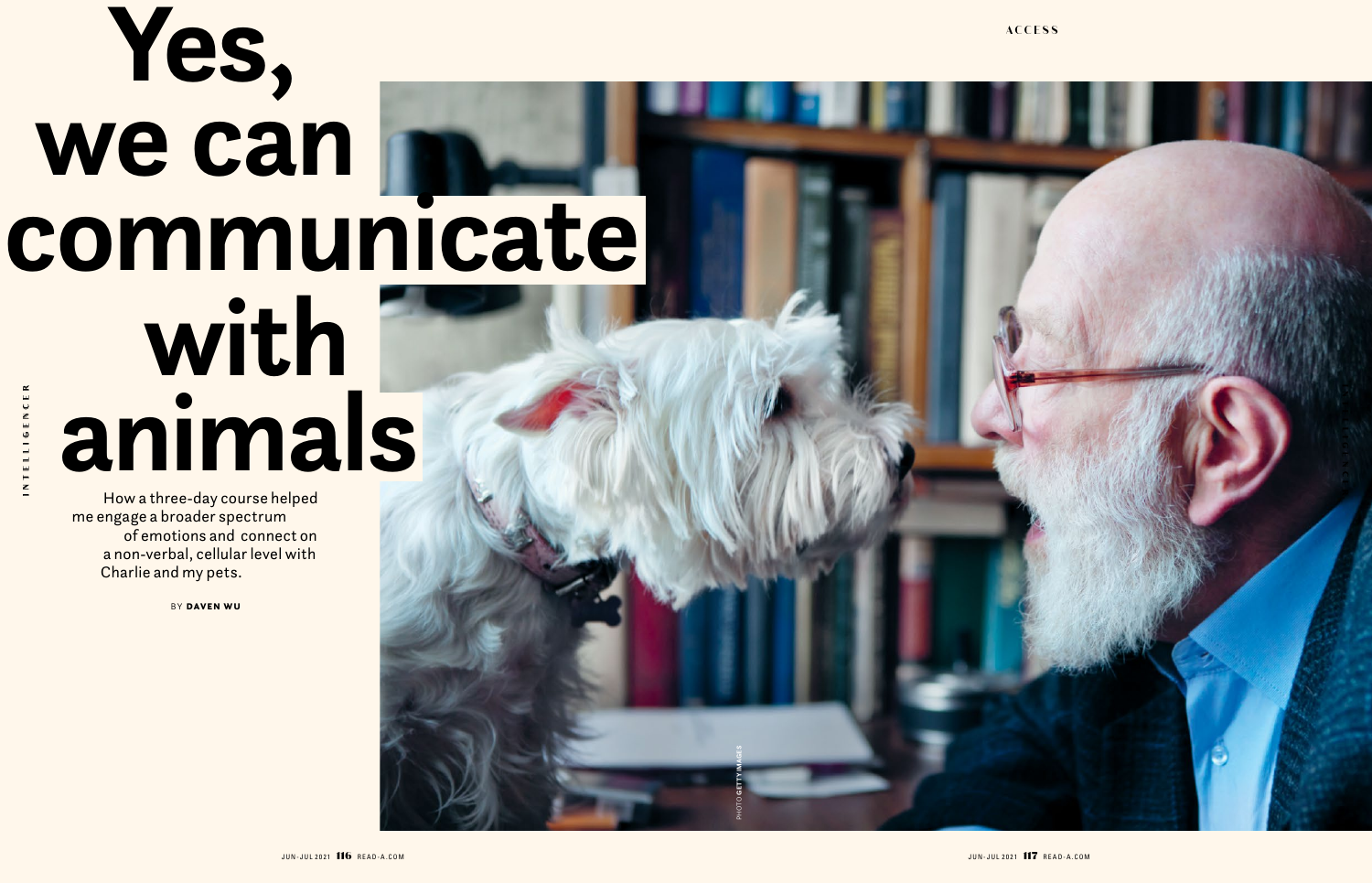

I tried again. "Do you have a message for me or your guardians? Hello? Can you hear me?"

And just when I was starting to feel a little despondent, the three dogs broadcast a single word that appeared in bold letters behind my closed eyes: PERSEVERE.

Honestly, if you had told me Oprah had decided to give me a brand new car and pay off all my student loans, I couldn't have been more moved.

Quite without anyone noticing it, animal communication — once regarded with the same bemused tolerance as, say, tree-hugging, crystalwaving, vegetarian, hemp-wearing yogis — has become mainstream. Ask any millennial dog owner, for instance, and they'll swear, without any sense of embarrassment, that their Misha actually understands them.



 **"EVERYTHING IN THE UNIVERSE IS COMPRISED OF ENERGY. EVERYTHING IS CONSCIOUSNESS AND WE'RE ALL CONNECTED. AND SO ANIMALS ARE ALWAYS TALKING TO US, BUT HUMANS HAVE FORGOTTEN HOW TO TUNE INTO THE RIGHT FREQUENCY"** 

**CONNECT** 

— Lucia Meijer

Animal communication, says reiki master, Tan Ming Li, is an open communication gateway between two living beings — like chatting with a friend over coffee — the difference being that this conversation goes beyond the frequency of words. Different practitioners reach this frequency in different ways. In Singapore, one of the most popular methods is the Linking Awareness Journey, an experiential course developed by Canada-based Loesje Jacob, a former BodyTalk facilitator who works with awareness, consciousness and energybased integrative medicine.

is an intense exploration of both the psyche of animals and their guardians. (In this field, the term "owner" is avoided.)

"It's basically quantum physics," says the course's facilitator, Lucia Meijer, who estimates to have taught some 375 students since 2015. "Everything in the universe is comprised of energy. Everything is consciousness and we're all connected. And so animals are always talking to us, but humans have forgotten how to tune into the right frequency."

The key is to listen with the heart, which isn't easy, says Meijer. She should know. A former marketing executive with Christies and the International Herald Tribune in Europe, it took the Dutch expat years to find her calling as an animal communicator.

 $\alpha$ ello?"<br>
In my 1<br>
eyes,<br>
a res In the pitch dark of my mind, behind closed eyes, I strained to hear a response to my call. A ringing silence.

> "But everyone can do it. This course helps to remove the filters and belief systems we take on as we grow up. It helps you reconnect to your heart and remember what you could always do as a child."

> And as part of that rewiring, Meijer helps her students build an internal space — a "heart-cave", as she calls it which is a safe haven for the consciousness of any sentient being to enter and communicate with us.

> What surprised me most when I did the course was just how deeply affected me and my classmates were on a personal level. At unexpected moments in class, dams of

suppressed emotions would suddenly be breached. At times, many of us broke down into tears, especially when we were introduced to Charlie, the orangutan at the Singapore Zoo [see sidebar on following page].

 $\cong$ 

I will always remember watching him ambling gently towards us — long armed, knuckles on the timber deck, shaggy as Chewbacca — and pressing the entire length of his long torso against the glass towards us.

One by one, we took turns sitting before him, gently touching the area around his heart, smiling and weeping at the same time. Occasionally, he hooted and thumped his body against the glass, but always,

his kind, gentle, sad face with eyes that seemed to see and know everything, drew me in, so that I seemed to sink into uncharted emotional depths.

On one level, the encounter with Charlie confirmed for me absolutely that I had made the right decision to become vegetarian. On another level, I was aware of a subtle internal shift towards greater empathy and calmness. For what seemed like an eternity — though, in reality, it couldn't have been more than 10 minutes — I became a more authentic, whole version of myself.

Of course, a single three-day course does not make you an animal communicator. The process is a marathon, Meijer says. It takes committed practice. But, in the end, being able to have a meaningful discussion with your pet about his dietary or emotional needs is actually not the endgame.

It was the second day of my Linking Awareness Journey course. All around me were the pets of my classmates and our exercise was to open our hearts and communicate with them. I was becoming very discouraged. The three dogs who had been assigned to me had been stubbornly uncommunicative the entire session.

PHOTO **GETTY IMAGES**, **BRAEDEN RIEHL**

Which is all very well, but can humans really communicate with animals or are they just experiencing wishful thinking and subliminal projection? The empirical science is both sparse and non-conclusive, but the anecdotal evidence and testimonials from pet owners and those who work with animals, especially animal communicators, fall firmly on the side of Pooch understanding every word you're saying to it.

"Animal communication is mostly non-verbal, telepathic and can consist of emotions, sensations, thoughts, intentions and translations relating to the five senses," says Tan Ming Li, a reiki master and mindfulness teacher. "It's about relationships between humans and other sentient beings. It is about appreciating and respecting the deep innate intelligence that resides in all living beings one which we may have forgotten or pushed aside in the hustle and bustle of modern life."

Last year, Tan took the same threeday Linking Awareness Journey course in intercellular communication I had taken in 2018. "When I first connected with my cats just after the course, their response was, 'You can understand us now? Really?'"

Based on the idea that all sentient beings whether cat, dog, parrot, insect or even a tree communicate with each other's consciousness on a deep non-verbal, cellular level, the course